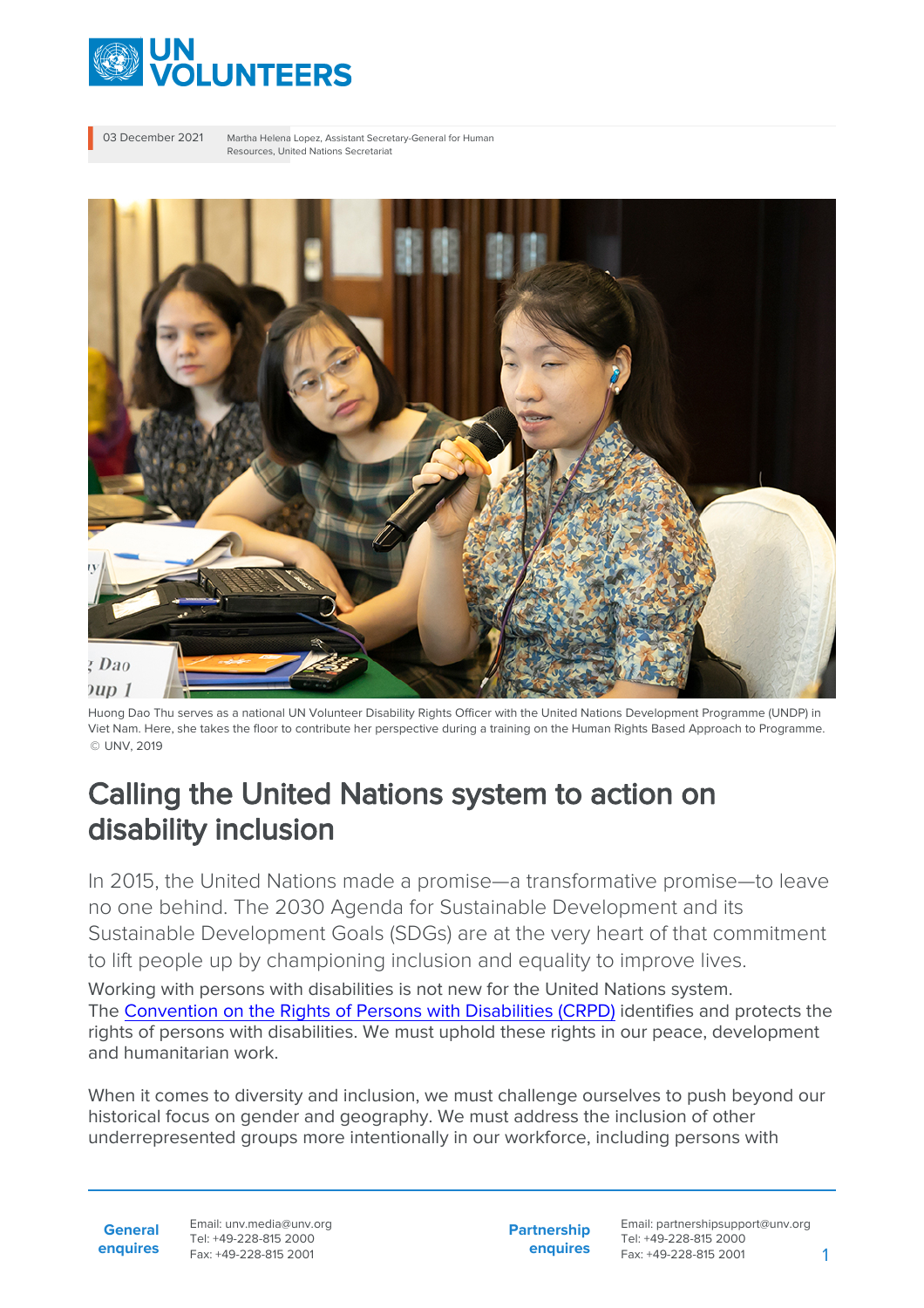

disabilities.

Approximately 15 per cent of the world's population lives with some form of disability.<sup>1</sup>This global estimate continues to rise in line with the increase in global population. We know that the United Nations workforce does not proportionally represent persons with disabilities and that it should reflect the diversity of our Member States and the world in which we operate.

At the end of December 2019, the United Nations General Assembly adopted resolution [74/253](https://undocs.org/en/A/RES/74/253) on the report of the Joint Inspection Unit (JIU) on enhancing accessibility for persons with disabilities to conferences and meetings of the United Nations system ([JIU/REP/2018/6\)](https://undocs.org/en/JIU/REP/2018/6).

Inspector Gopinathan Achamkulangare, in an [interview with the](https://www.un.org/en/un-chronicle/leaving-no-one-behind-chronicle-conversation-gopinathan-achamkulangare-jiu-inspector) [UN Chronicle](https://www.un.org/en/un-chronicle/leaving-no-one-behind-chronicle-conversation-gopinathan-achamkulangare-jiu-inspector), spoke of how "mainstreaming accessibility as a cross-cutting issue in the work of organizations has been limited". The report also revealed that funding and costs often become excuses for inaction, but that the problem most often is lack of awareness.

We know that a diverse workforce delivers more effectively. We know that persons with disabilities bring unique inputs and perspectives. This makes us better as an organization and helps us become more effective partners to the countries and people we work with. Beyond this, we know the United Nations system has been missing out on the skillsets, talent and experience that persons with disabilities bring.

**CC** Persons with disabilities still face a plethora of barriers, stereotypes, stigma and discrimination in accessing services and securing effective participation in society. If I can be included and can contribute meaningfully, I can inspire other persons with disabilities. We can all play a critical role in ensuring an inclusive and accessible society for all. --Gift Govere, United Nations Volunteer Project Officer with the United Nations Development Programme (UNDP), Zimbabwe

**Partnership enquires**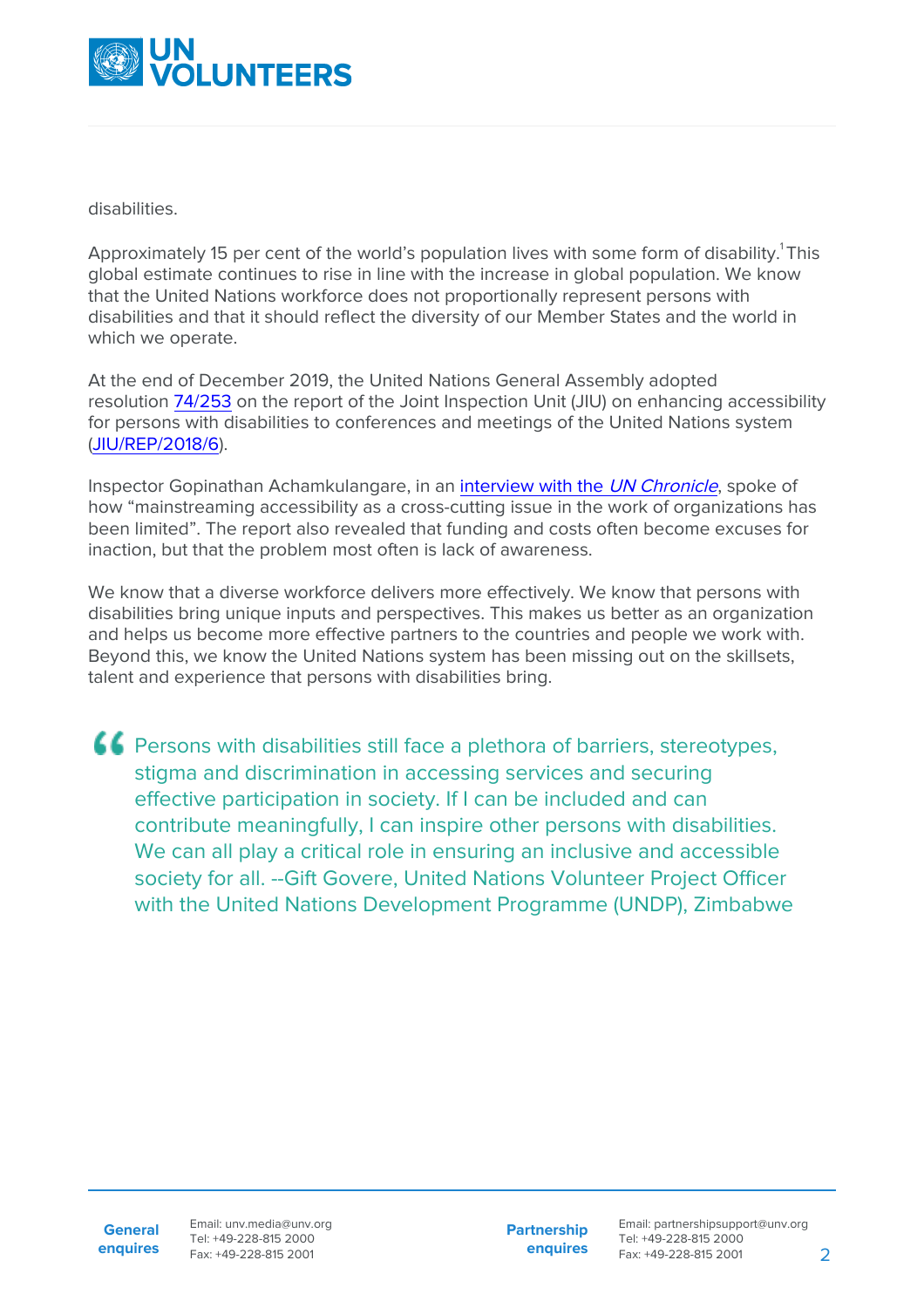



## UN VOLUNTEERS WITH DISABILITIES IN 2021\*

The United Nations Volunteers (UNV) programme provides the United Nations system with a pool of talented and dedicated professionals from which to choose. Serving as United Nations Volunteers, these individuals bolster the delivery of United Nations funds, agencies and programmes on their mandates. This makes UNV an optimal partner for advancing the inclusion agenda.

For a few years now, UNV has turned its attention to increasing the integration of persons with disabilities into the development sector workforce through volunteerism. Step by step, it is building a talent pipeline of highly qualified professionals with disabilities who can contribute to the attainment of the SDGs at the national and global levels. For example, UNV and UNDP have partnered on a Talent Programme for Young Professionals with Disabilities.<sup>2</sup>

The intentionality of UNV in recruiting volunteers with disabilities and addressing reasonable accommodation needs sends an important signal to the wider United Nations system. It reinforces my view that building and sustaining a diverse and inclusive workforce requires a systematic approach on two fronts: to actively attract and recruit candidates from underrepresented groups, and to build an enabling and inclusive culture, where everyone has the opportunity to participate on an equal basis.

### Inclusion in the UN system as a volunteer has meant greater independence, self-improvement, personal growth, productivity,

**General enquires** Email: unv.media@unv.org Tel: +49-228-815 2000 Fax: +49-228-815 2001

**Partnership enquires** Email: partnershipsupport@unv.org Tel: +49-228-815 2000 Fax: +49-228-815 2001 3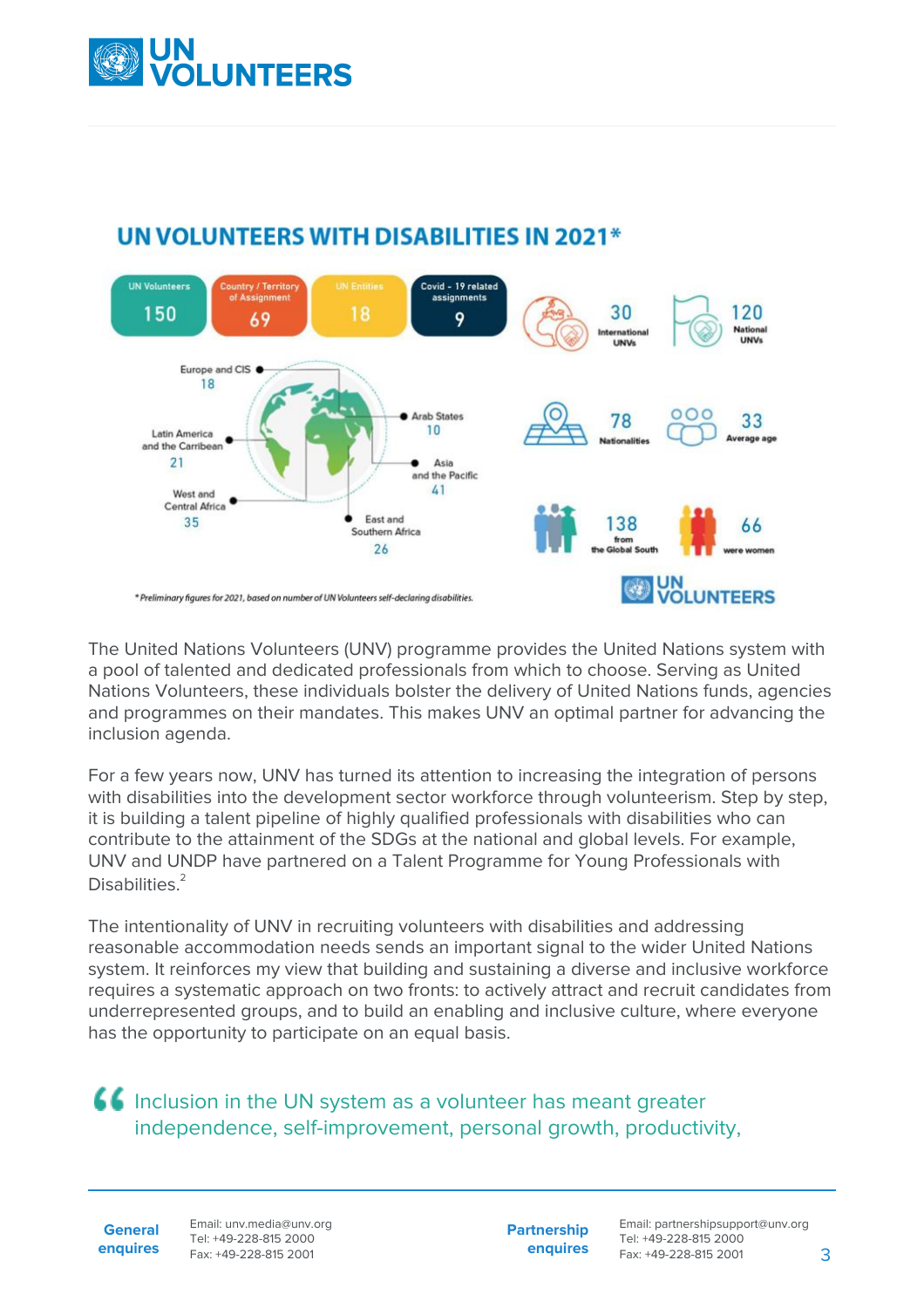

motivation, inspiration and capacity development, allowing me to be able to contribute to my family and society. It was a challenge, both for me and the organization; we had to adapt to each other. But with reasonable adjustments (an adaptation of the desk to the necessary height, placement of access ramps, transport management and assistance), I have been able to discharge my functions fully. --Olga Altman, United Nations Volunteer for Inclusion, Innovation and the 2030 Agenda, UNDP in the Dominican Republic

The CRPD recognizes that more must be done to enhance lives and opportunities for those with disabilities. The SDGs reference disability in seven targets across five goals, while another six goals have targets linked to disability-inclusive development.

The direction is clear. The United Nations system cannot falter in improving accessibility in our global work simply because it is hard. There are challenges, and we must rise to them. We have the Convention, the SDGs and the frameworks; now, we must do the work. This is even more urgent in the context of COVID-19.

We take diversity and the representation of marginalized groups seriously; it speaks to the trust we have in the United Nations and the perception of our legitimacy. To remain credible, the United Nations must ensure that we are walking our talk in our international civil service.

We owe that to "the peoples of the United Nations".

#### Notes

 $^{\rm 1}$ The World Health Organization and the World Bank, *World Report on Disability*, WHO/NMH/VIP/11.01. Available at [https://www.who.int/teams/noncommunicable-diseases/sensory-functions-disability-and-r](#page--1-0) [ehabilitation/world-report-on-disability](#page--1-0)

 $^{\text{2}}$  Germany and Sweden provided generous contributions to the UNDP/UNV Talent Programme for Young Professionals with Disabilities.

# About the author: Martha Helena Lopez

Martha Helena Lopez is Assistant Secretary-General for Human Resources, Department of

**General**

**Partnership enquires**